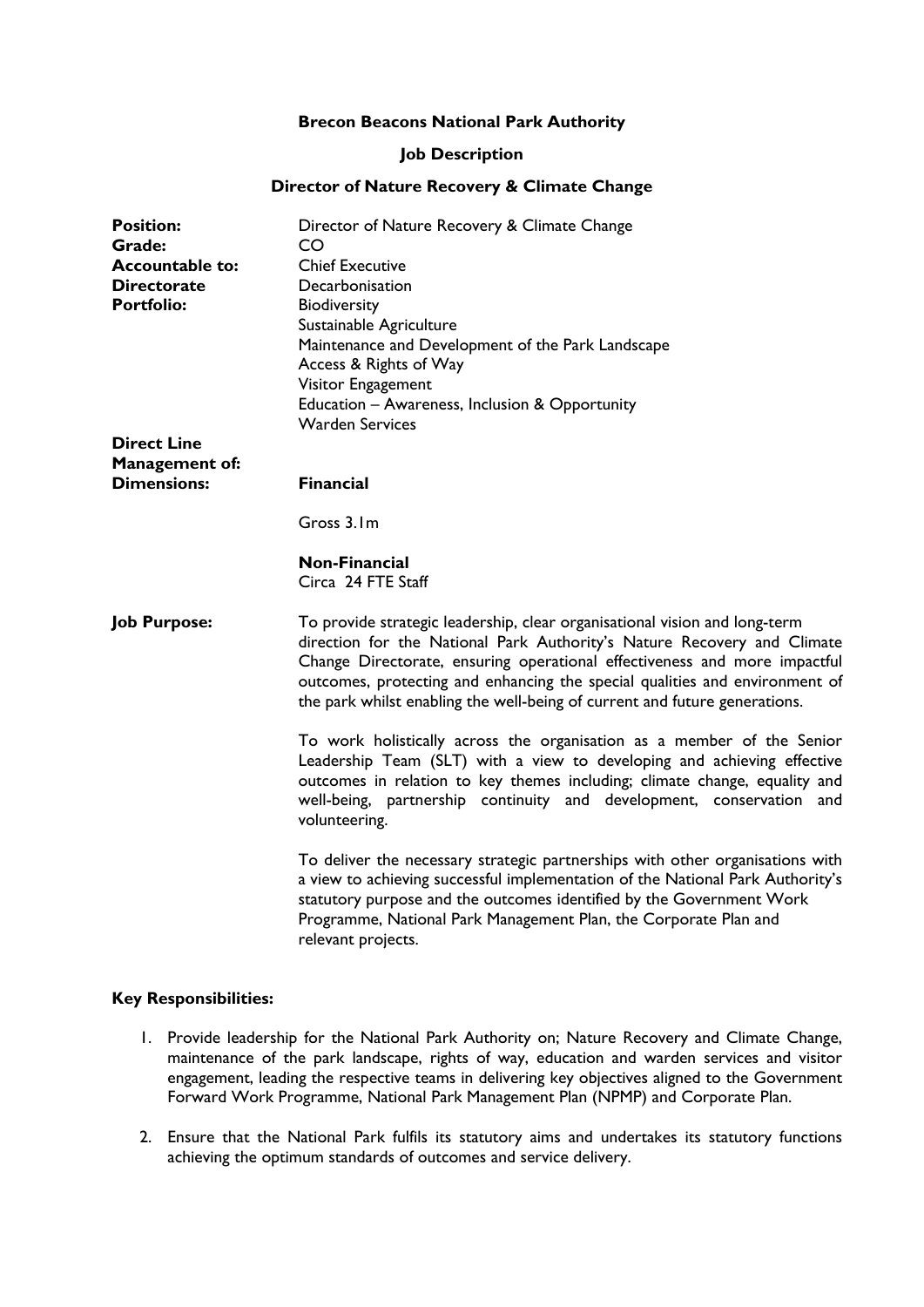- 3. To lead the National Park Authority on Nature Recovery and Climate Change, providing clear strategic guidance to the SLT and National Park Authority (NPA) and partner organisation, also providing the strategic lead on the development and implementation of plans, policies, programmes and systems to achieve the Authority's aims.
- 4. In conjunction with the SLT ensure the highest standards of procedures and protocols are in place and adhered to deliver effective Corporate Governance and Member engagement.
- 5. Ensure effective monitoring, challenge and evaluation of the Directorate's performance against the NPMP / Corporate Plan driving high performance and outcome delivery across the Directorates teams.
- 6. Lead and promote the dissemination across the Directorate of the individual performance framework ensuring effectiveness, support, follow up and strategic alignment.
- 7. Strategic lead on ensuring effective resource management across the Directorate including, the adherence to processes and procedures that manage and safeguard public finances and assets entrusted to the National Park Authority, and that Financial and Human resources are effectively allocated, deployed and monitored to deliver identified outcomes and specified performance targets, consistently ensuring optimum value.
- 8. Lead on the maintenance, development and enhancement of positive and productive strategic and operational relationships with key partners to ensure the delivery of the Directorates aims.
- 9. To actively manage the Authorities own assets and development of a commercial strategy.
- 10. Represent the National Park Authority in respect of Nature and Climate Change to partners including; Welsh Government, National Resources Wales, Public Service Board, members of the public etc. ensuring partnership and commitment support.
- 11. To work collaboratively with the UK family of National Parks.
- 12. Lead, promote and encourage a culture of continuous improvement across the Directorate empowering all to contribute, develop and implement efficient and effective solutions in the short, medium and long term.
- 13. To be a member of the National Park Authority's SLT.
- 14. Contribute to and work holistically as the authority's SLT in developing, delivering and maintaining cross-cutting themes including;
- Climate Change
- Equality and Well-Being
- **•** Partnership Continuity and Development
- **•** Conservation
- Volunteering
- 15. Lead and demonstrate effective communication and engagement as a member of the strategic leadership team.
- 16. Contribute to the development of change management and benefit realisation plans, ensuring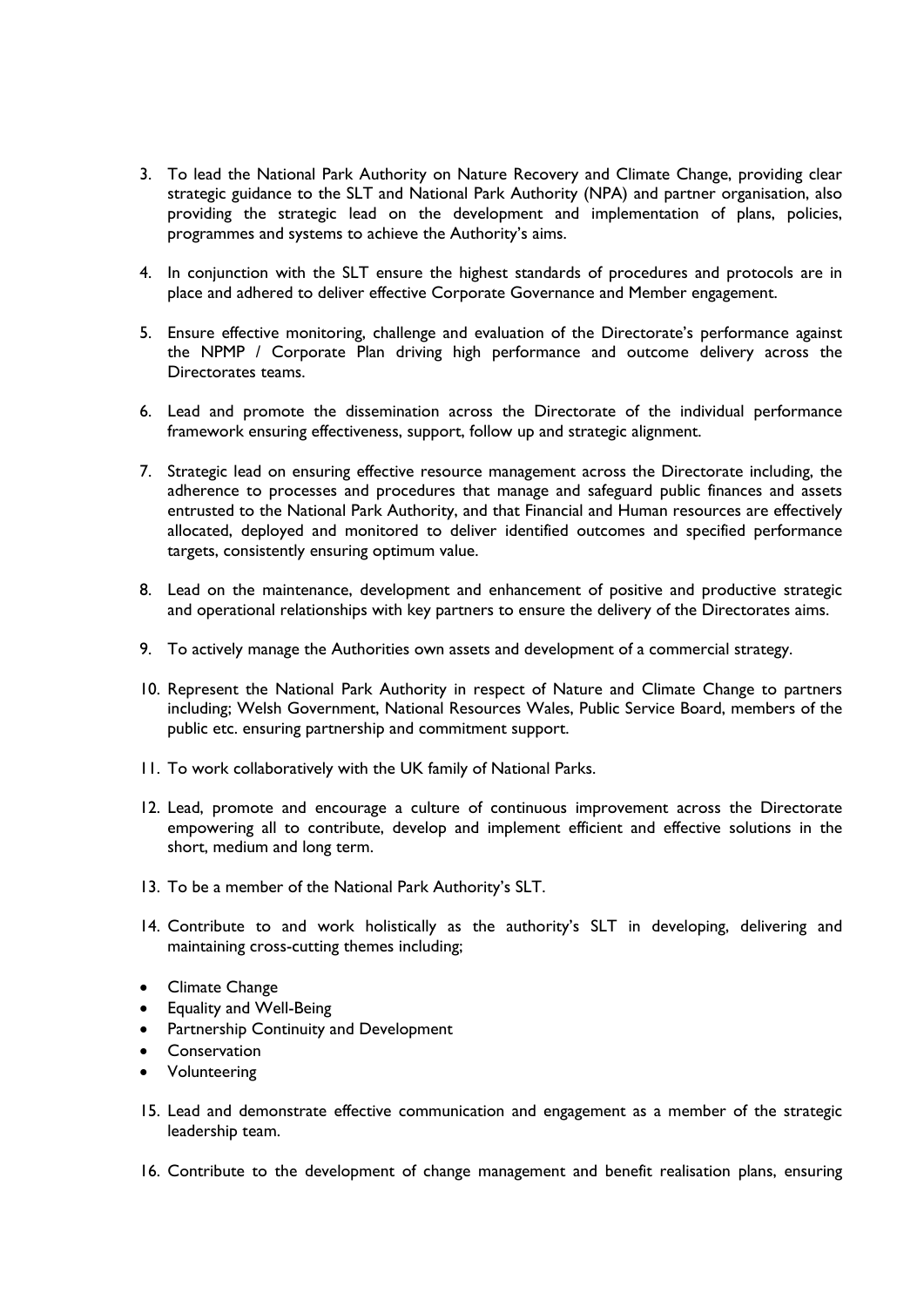alignment between operational delivery, function development and strategy.

17. Ensure that the integrity and reputation of the National Park and the Authority is safeguarded and positively positioned at all times.

#### **Performance**

- 18. To deliver the relevant areas of the Government forward work programme, NPMP and Corporate Plan.
- 19. To be the Authority's lead and spokesperson for Nature Recovery and Climate Change ensuring the Authority's reputation is safeguarded at all times.
- 20. To represent the NPA externally at a strategic level on all areas concerning the Nature Recovery and Climate Change Directorate and to ensure effective relationships at all levels with strategic partners.
- 21. To ensure effective cross functional collaboration across the NPA in delivery of cross-cutting themes.
- 22. To work closely with SLT members and specifically the Programme / Portfolio Manager ensuring cohesiveness and clear accountability in respect of objective outcomes and delivery including projects.
- 23. To ensure effective management, communication and engagement of people and resources.
- 24. Such other duties as are commensurate with the objectives and grade of the post, as directed from time to time by the Chief Executive.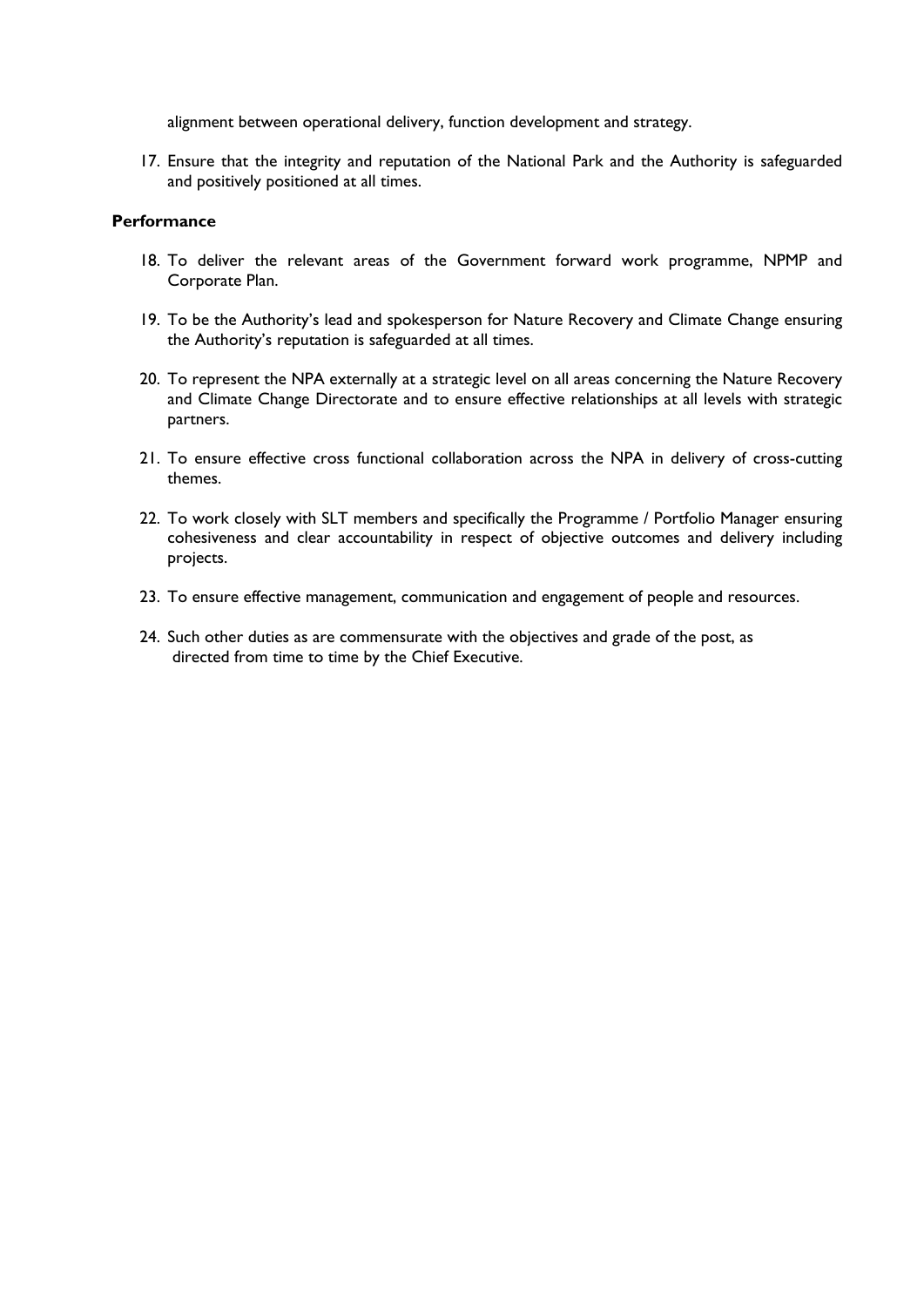# **Brecon Beacons National Park Authority**

## **Person Specification**

## **Director of Nature Recovery and Climate Change**

| The successful candidate must be able to demonstrate evidence of the following criteria:                                                                                                                                        |            |            |  |  |  |
|---------------------------------------------------------------------------------------------------------------------------------------------------------------------------------------------------------------------------------|------------|------------|--|--|--|
|                                                                                                                                                                                                                                 |            | Desirable  |  |  |  |
| <b>Qualifications</b>                                                                                                                                                                                                           |            |            |  |  |  |
| Educated to degree level or equivalent in a relevant discipline.                                                                                                                                                                |            |            |  |  |  |
| Membership of appropriate professional body or evidence of continuing<br>professional development (CPD).                                                                                                                        |            | $\sqrt{ }$ |  |  |  |
| Management Qualification e.g. ILM Level 7                                                                                                                                                                                       |            | V          |  |  |  |
| <b>Knowledge</b>                                                                                                                                                                                                                |            |            |  |  |  |
| Extensive knowledge and experience in the leadership and management<br>of one of the major functional areas of Nature Recovery, Conservation,<br>Climate Change and / or Land Management.                                       | $\sqrt{ }$ |            |  |  |  |
| Demonstrate a good understanding of the BBNPA's role in the park area,<br>and the importance, as well as, the practical implications of working in<br>partnership.                                                              | $\sqrt{ }$ |            |  |  |  |
| Demonstrate a good appreciation of work and governance in the public<br>sector, a good understanding of the private sector in rural areas and<br>demonstrate awareness of the pressures and constraints across both<br>sectors. |            | $\sqrt{ }$ |  |  |  |
| The ability to demonstrate objectivity in providing advice to other areas<br>of the NPA and externally on a range of Nature and Climate Change<br>issues.                                                                       |            | $\sqrt{ }$ |  |  |  |
| <b>Experience</b>                                                                                                                                                                                                               |            |            |  |  |  |
| Experience of developing and implementing policy in any or more of the<br>following subject areas; Conservation, Climate Change or Land<br>Management.                                                                          | V          |            |  |  |  |
| Demonstratable experience of effective community, partner and<br>stakeholder engagement to work collaboratively in achieving aims and<br>objectives.                                                                            |            |            |  |  |  |
| Experience of matrix / cross-functional working.                                                                                                                                                                                |            |            |  |  |  |
| Experience of successfully monitoring and evaluating performance and<br>objective delivery.                                                                                                                                     |            |            |  |  |  |
| Experience of strategically leading teams and managing staff with a range<br>of different specialisms and be able to nurture their future development                                                                           | $\sqrt{ }$ |            |  |  |  |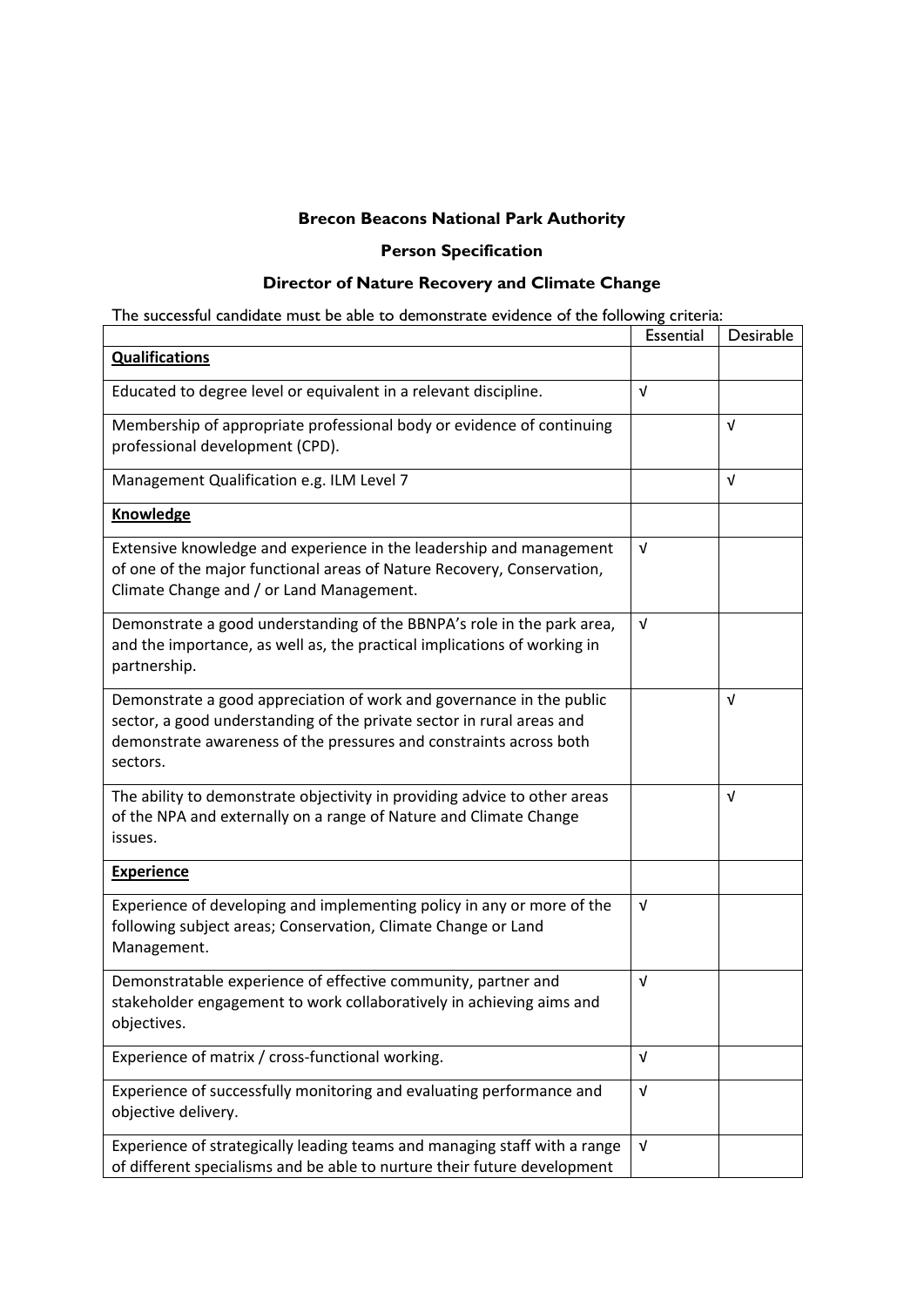| within the organisation.                                                                                                                                                                                                                     |            |  |
|----------------------------------------------------------------------------------------------------------------------------------------------------------------------------------------------------------------------------------------------|------------|--|
| Experience of strategic level multiple budget analysis and monitoring and<br>entrepreneurial approach to new sources of revenue.                                                                                                             |            |  |
| Experience of working with elected members in a political environment.                                                                                                                                                                       |            |  |
| <b>Skills</b>                                                                                                                                                                                                                                |            |  |
| Demonstratable, effective and strong strategic leadership.                                                                                                                                                                                   | $\sqrt{ }$ |  |
| A proven innovative thinker, able to generate or seek through<br>engagement new ways of working, improvement and approaches to<br>problem solving.                                                                                           |            |  |
| Capable of dealing tactfully and diplomatically with local communities,<br>community groups and business interests.                                                                                                                          |            |  |
| Able to demonstrate the capability of assessing complex policy issues and<br>developing solutions.                                                                                                                                           |            |  |
| Political sensitivity with an ability to make progress in complex policy<br>areas and a strong belief in the value of local democracy and<br>accountability                                                                                  | $\sqrt{ }$ |  |
| Good organisational skills and ability to work under pressure to tight<br>deadlines.                                                                                                                                                         |            |  |
| Ability to oversee large and complex projects in parallel and<br>simultaneously.                                                                                                                                                             |            |  |
| Excellent oral and written communication skills.                                                                                                                                                                                             |            |  |
| Computer literate in the use of Microsoft Office software.                                                                                                                                                                                   |            |  |
| Full driving licence                                                                                                                                                                                                                         |            |  |
| Welsh Language Level 0                                                                                                                                                                                                                       |            |  |
| <b>Personal Qualities</b>                                                                                                                                                                                                                    |            |  |
| A strong authentic Leader who empowers others.                                                                                                                                                                                               | $\sqrt{ }$ |  |
| Have the initiative, vision and drive to develop the role and the work of<br>the Directorate alongside the evolution of the NPA, and to make a<br>positive contribution to creating the culture and reputation of the whole<br>organisation. |            |  |
| Self-Confident and personable communication style.                                                                                                                                                                                           | $\sqrt{ }$ |  |
| Open to robust challenge & able to respond                                                                                                                                                                                                   |            |  |
| calmly and professionally.                                                                                                                                                                                                                   |            |  |
| Team player, ready to offer support and respond to ad hoc requests for<br>help from colleagues.                                                                                                                                              |            |  |
| Flexible and able to attend occasional evening meetings                                                                                                                                                                                      |            |  |